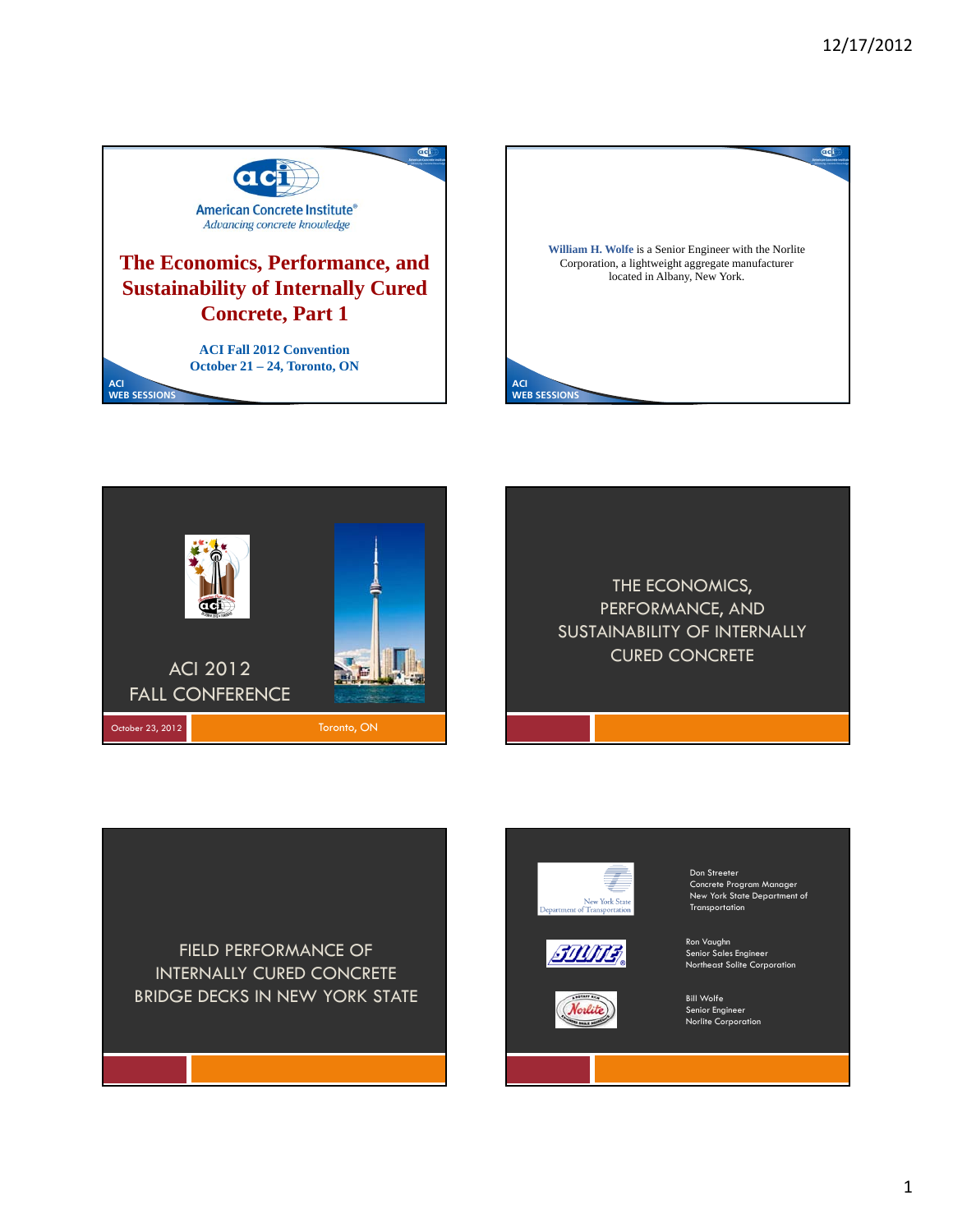# Learning Objectives  $\Box$  History of Internal Curing (IC) in New York State Mix Development Batching, placing, and curing





### NYSDOT Internal Curing Study

- Main purpose for investigating IC was to reduce cracking
- NYSDOT currently using HPC
- Looking for another tool to improve HPC performance
- $\square$  2007 study was developed for IC evaluation
- Multiple structures



# NYSDOT Study - Variety of conditions □ Bridge type Number of spans □ Regions Climates De-icing chemicals □ Traffic loading  $\square$  Time when poured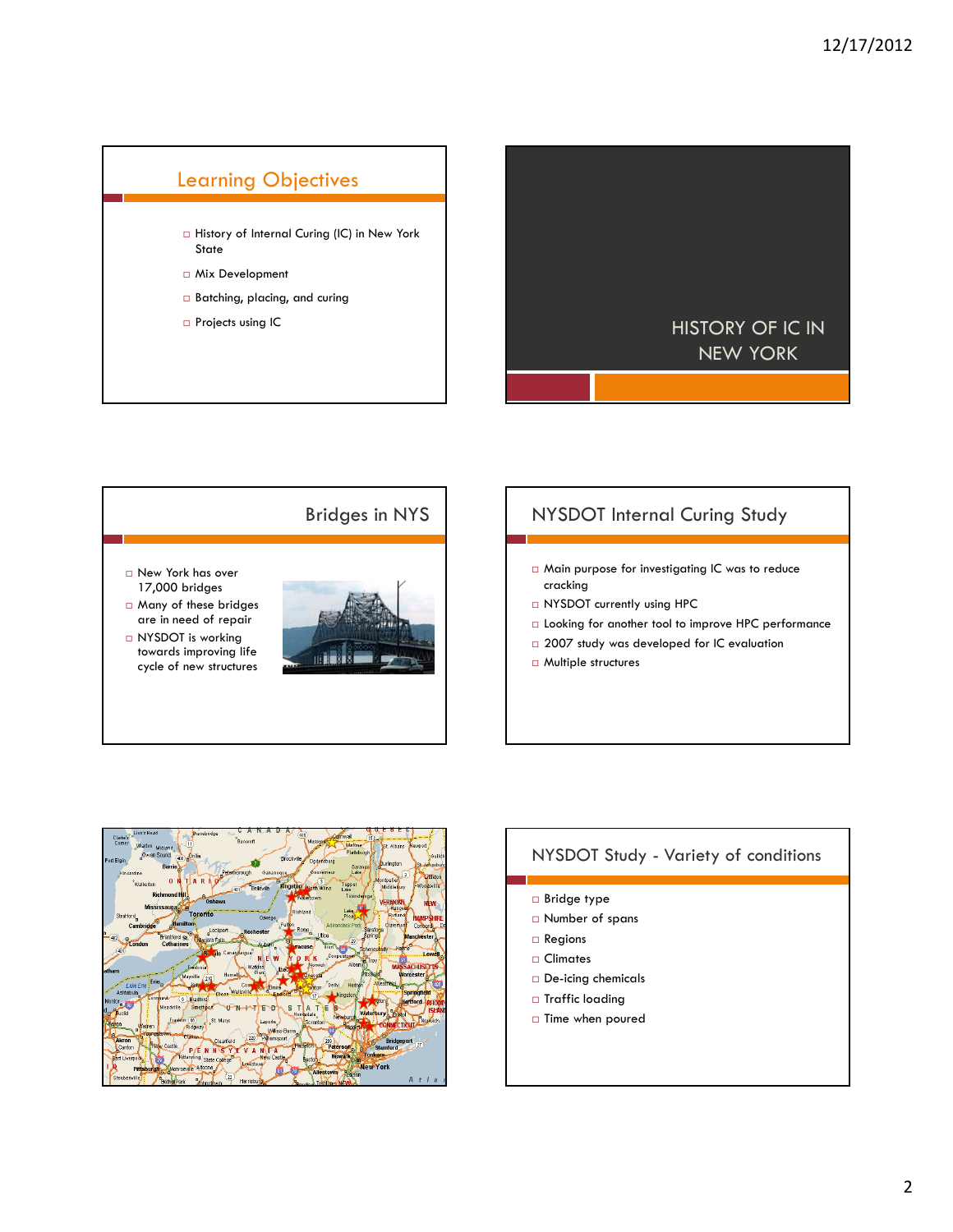









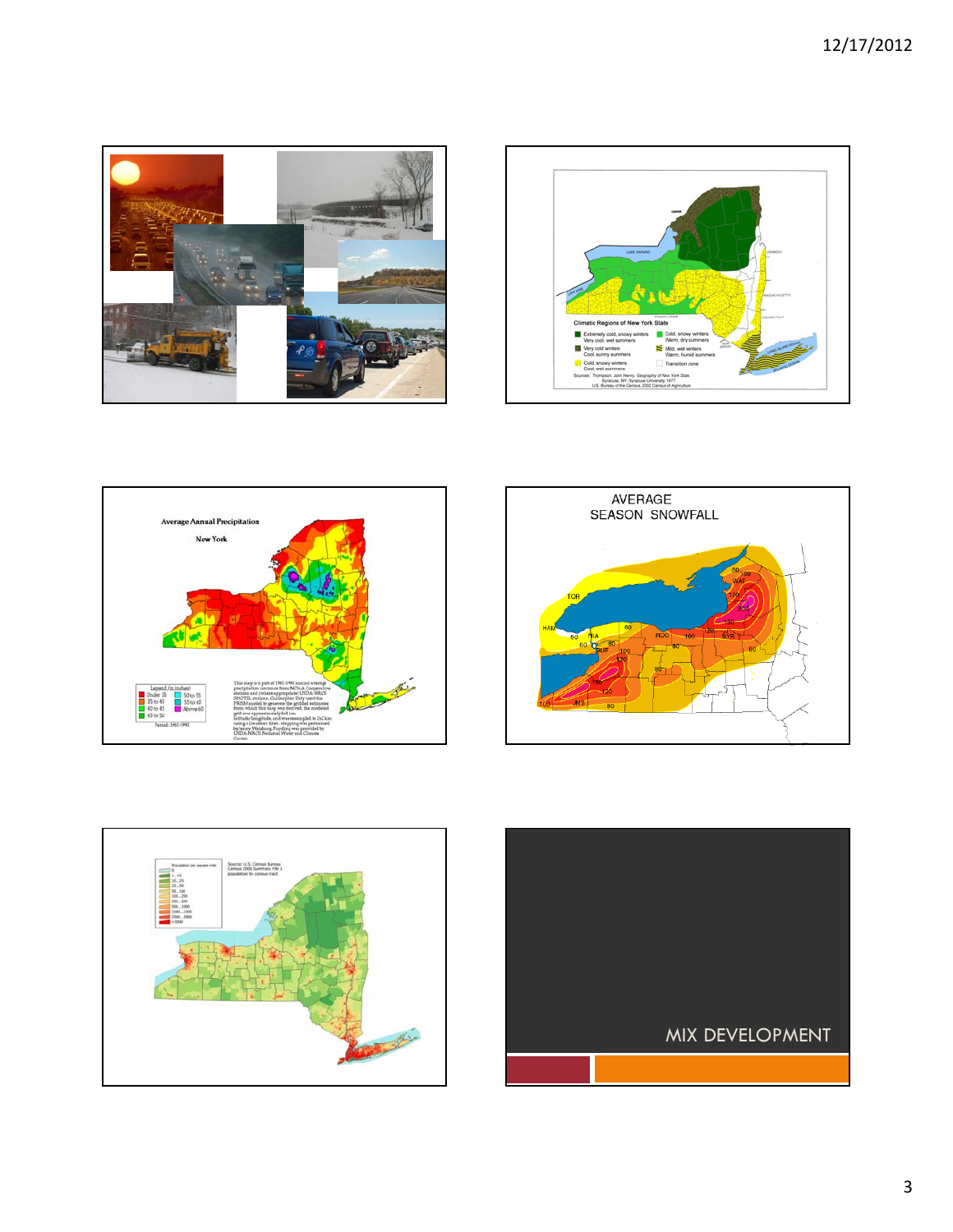









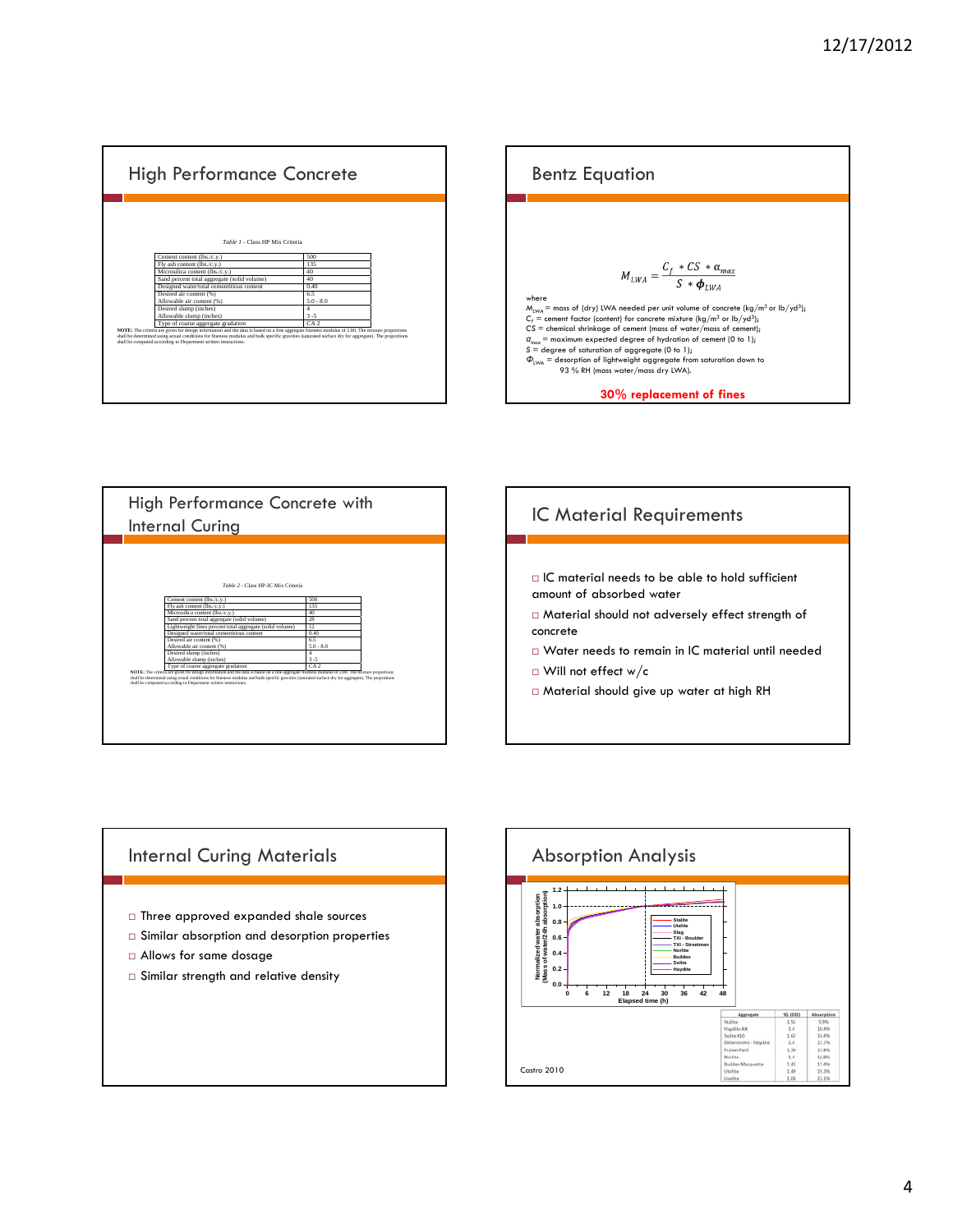



#### Prewet LWA

- Proper amount of water
- Minimum 15% absorbed moisture
- Place under sprinkler for minimum of 48 hours
- □ Allow stockpiles to drain for 12 to 15 hours immediately prior to use





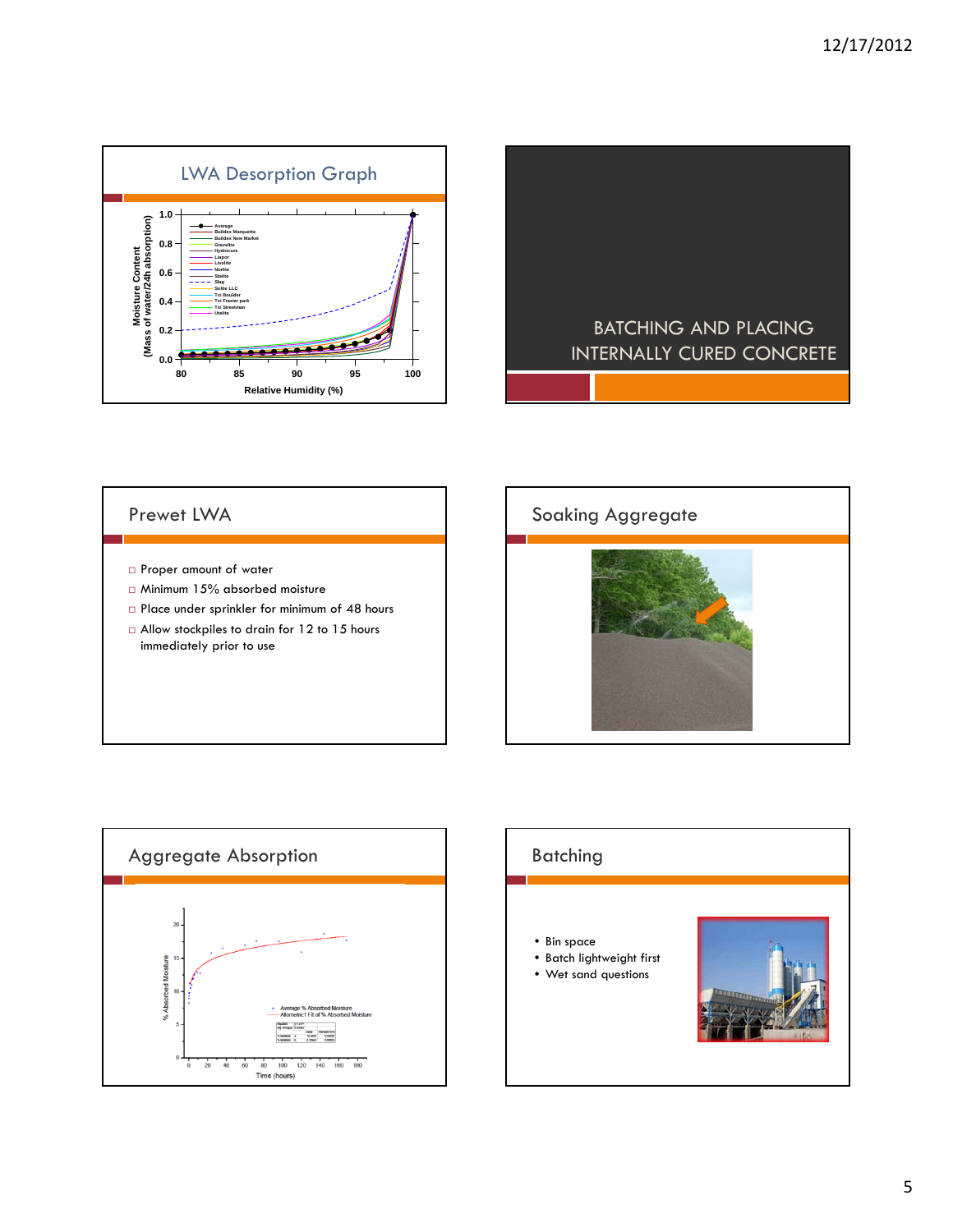## Batching

- Calculate absorbed and surface moisture
- Utilize paper towel test
- Adjust pull weights by absorbed moisture only
- $\Box$  Absorbed water does not effect w/c
- $\Box$  Reduce mix water by surface moisture









## Placing

• Typically pumped • Finishability similar to HPC

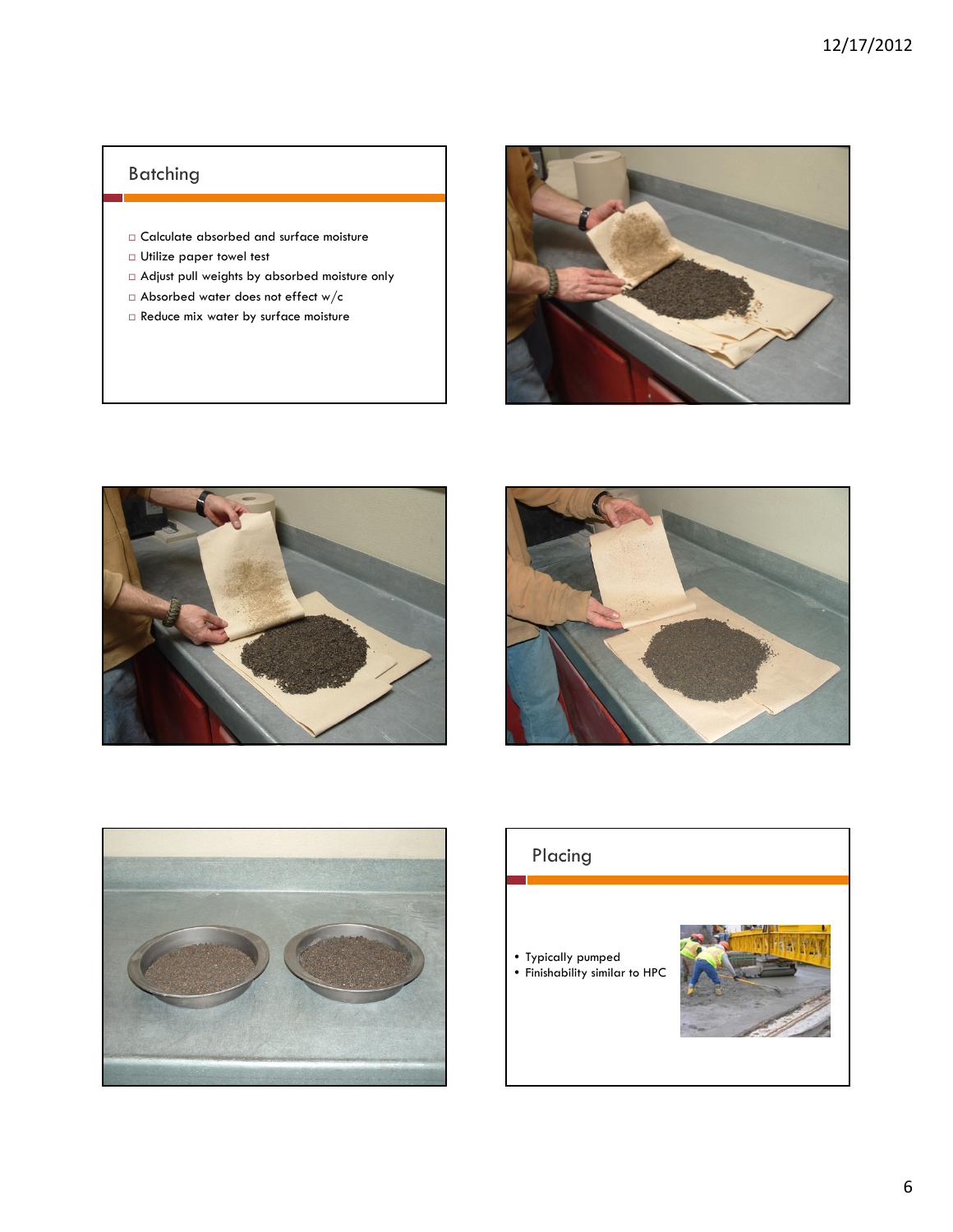







| <b>HPC Mix Design</b><br>Spencer Street Syracuse, NY |          |
|------------------------------------------------------|----------|
|                                                      |          |
| Cement - Type I<br>о                                 | 500 lbs  |
| Fly Ash<br>о                                         | 135 lbs  |
| Microsilica<br>о                                     | 40 lbs   |
| Fine Aggregate - Natural Sand<br>о                   | 1130 lbs |
| Coarse Aggregate - 1 & 2 Blend<br>о                  | 1720 lbs |
| Water                                                | 270 lbs  |
|                                                      |          |
|                                                      |          |
|                                                      |          |

#### HPC-IC Mix Design Court Street Syracuse, NY

| $\Box$ Cement – Type I                 | 500 lbs   |
|----------------------------------------|-----------|
| $\Box$ Fly Ash                         | 135 lbs   |
| $\Box$ Microsilica                     | $40$ lbs  |
| $\Box$ Fine Aggregate - Natural Sand   | 782 lbs   |
| $\Box$ Fine Aggregate – Expanded Shale | 196 lbs   |
| $\Box$ Coarse Aggregate - 1 & 2 Blend  | 1720 lbs  |
| $\Box$ Water                           | $262$ lbs |
|                                        |           |
|                                        |           |
|                                        |           |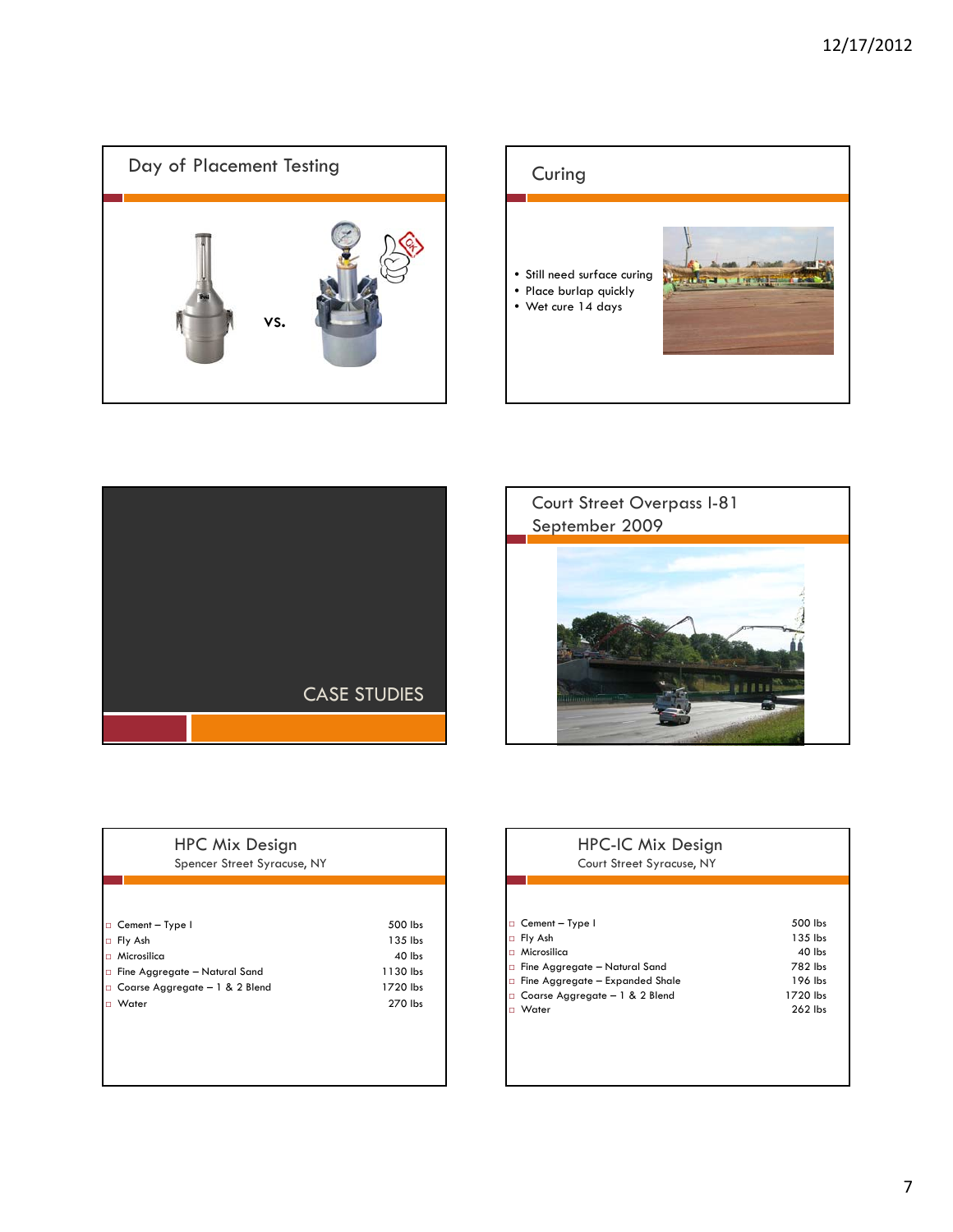| HPC-IC Mix Design<br>Court Street Syracuse, NY |           |
|------------------------------------------------|-----------|
|                                                |           |
|                                                |           |
| Cement - Type I                                | 500 lbs   |
| Fly Ash                                        | $135$ lbs |
| Microsilica                                    | $40$ lbs  |
| □ Fine Aggregate - Natural Sand                | 782 lbs   |
| Fine Aggregate - Expanded Shale                | 196 lbs   |
| □ Coarse Aggregate – 1 & 2 Blend               | 1720 lbs  |
| Water                                          | $262$ lbs |







| 28 day<br>Compressive Compressive Compressive Compressive<br>Strength |
|-----------------------------------------------------------------------|
|                                                                       |
|                                                                       |
| (PSI)                                                                 |
| 6,309                                                                 |
| 6.976                                                                 |
| 10.6%                                                                 |
| Source: NYSDOT                                                        |
|                                                                       |

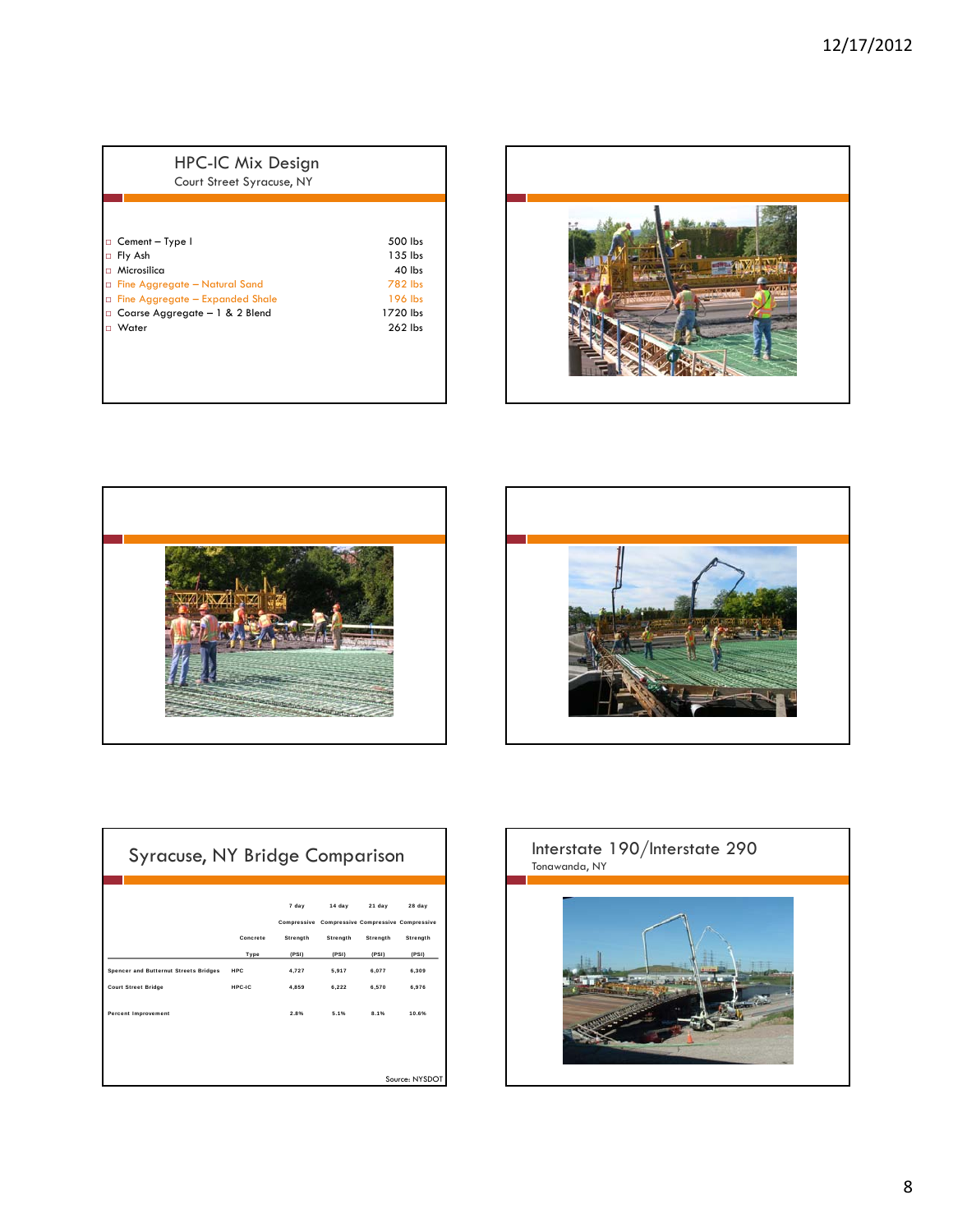Interstate 190/Interstate 290 Tonawanda, NY

|                                      | Class HP  | Class HP.IC |
|--------------------------------------|-----------|-------------|
| Cement - Blended with 7% Silica Fume | 540 lbs   | 540 lbs     |
| Fly Ash - Type F                     | 139 lbs   | 139 lbs     |
| Fine Aggregate - Natural Sand        | 1150 lbs  | 813 lbs     |
| Fine Aggregate - LWAF 22.0% moisture | $0$ lbs   | 244 lbs     |
| Coarse Aggregate - No. 1 Stone       | $674$ lbs | 959 lbs     |
| Coarse Aggregate - No. 2 Stone       | 1.038 lbs | 792 lbs     |
| Water                                | 272 lbs   | 273 lbs     |
| Air Entrainment - BASF AE-100        | $16.3$ oz | $17.7$ oz   |
| Water Reducer - RASE 100 Xr          | $20.4$ oz | 26.5 oz     |

|                                     | Class HP  | Class HP-IC |
|-------------------------------------|-----------|-------------|
| Average 7 day Compressive Strength  | 3,040 psi | 3,500 psi   |
| Average 28 day Compressive Strength | 4,677 psi | 4,683 psi   |
| Average 56 day Compressive Strength | 5,343 psi | 5,417 psi   |
| Concrete Density                    | 140.2 pcf | 135.2 pcf   |
| Air Content                         | $5.5 \%$  | 6.0%        |
| Slump                               | 5.0"      | 4.5"        |







#### HPC-IC Mix Design Bartell Road Cicero, NY

| $\Box$ Cement - Type I                 | 506 lbs   |
|----------------------------------------|-----------|
| □ Fly Ash                              | 135 lbs   |
| $\Box$ Microsilica                     | $42$ lbs  |
| $\Box$ Fine Aggregate - Natural Sand   | 797 lbs   |
| $\Box$ Fine Aggregate - Expanded Shale | 194 lbs   |
| $\Box$ Coarse Aggregate - 1 & 2 Blend  | 1726 lbs  |
| □ Water                                | $273$ lbs |
|                                        |           |
|                                        |           |
|                                        |           |